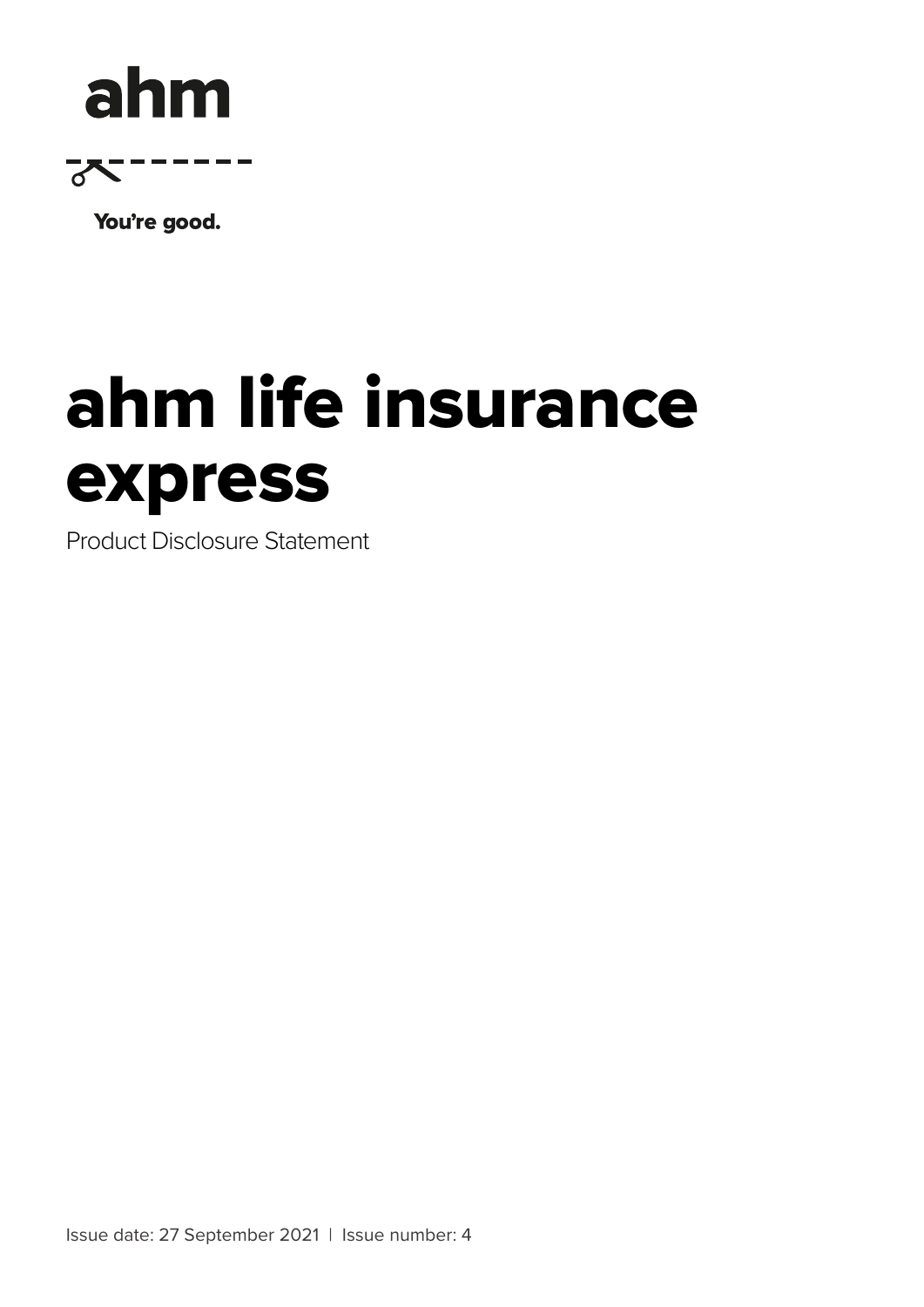## **About ahm life insurance express**

ahm life insurance express is issued by Swiss Re Life & Health Australia Limited ABN 74 000 218 306, Australian Financial Services Licence No. 324908, Level 36, Tower Two, International Towers Sydney, 200 Barangaroo Avenue, Sydney, NSW 2000 (Swiss Re).

ahm life insurance express is promoted by ahm health insurance, a business of Medibank Private Limited ABN 47 080 890 259, Authorised Representative No.286089, 720 Bourke Street, Docklands VIC 3008.

Medibank Private Limited is acting as the authorised representative of Greenstone Financial Services Pty Ltd (GFS), ABN 53 128 692 884, Australian Financial Services Licence No. 343079, 50 Norwest Boulevard, Norwest NSW 2153 (GFS).

ahm life insurance express is distributed by GFS.

## **About the Target Market Determination (TMD)**

The TMD is provided by Swiss Re and is designed to help you decide if the cover provided is right for you, the conditions under which cover can be sold, and the events or circumstances under which the TMD may be reviewed and updated. The TMD for ahm life insurance express is available at **ahm.com.au/life** or by calling us on **1300 052 589** Monday to Friday, 8am - 8pm (AEST).

## **About this Product Disclosure Statement (PDS)**

This PDS, which is provided by the insurer, Swiss Re, describes the features and benefits and sets out the terms and conditions of ahm life insurance express.

You should carefully read this PDS, the TMD and any other documentation we send you before making a decision on whether to acquire ahm life insurance express.

Any advice given in this PDS is general only and doesn't take into account your individual objectives, financial situation or needs. You should consider whether this product is right for you, having regard to your objectives, financial situation and needs.

ahm life insurance express is issued by the insurer, Swiss Re. Swiss Re has sole responsibility for this PDS, the Policy Schedule and the assessment and payment of claims.

In this PDS, some words or expressions have a special meaning. They normally begin with capital letters and their meaning is explained in the **Glossary** (page 10) of this PDS.

**In this PDS, references to 'you', 'your' and 'yours' means the person who is the Policyowner or Life Insured, as the context requires. 'We', 'us' and 'our' means Swiss Re.**

#### **In this PDS, a reference to 'ahm' is a reference to ahm health insurance, a business of Medibank Private Limited ABN 47 080 890 259.**

ahm life insurance express isn't issued, guaranteed or underwritten by ahm, and ahm isn't involved, nor liable, in any manner in respect of the assessment and payment of benefits under ahm life insurance express.

Information contained in this PDS may be updated or changed. Any changes or updates that aren't materially adverse to you will be available at **ahm.com.au/life** or by giving us a call on **1300 052 589** Monday to Friday, 8am - 8pm (AEST).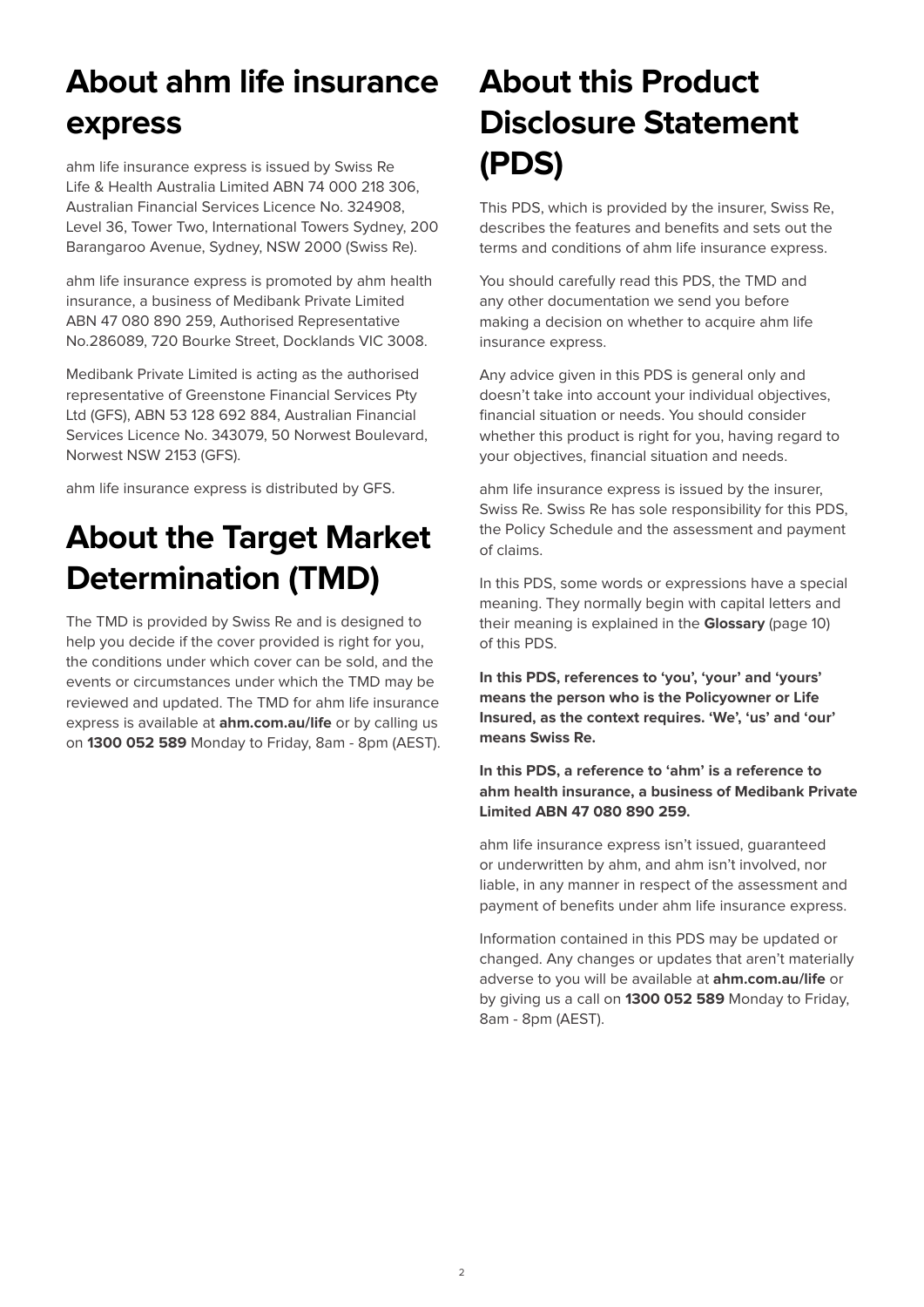## **What's inside**

| Introducing ahm life insurance express                           |   |  |
|------------------------------------------------------------------|---|--|
| <b>Your Insurance Policy</b>                                     | 4 |  |
| Who can apply for ahm life insurance express?<br>4               |   |  |
| The Life Benefit Amounts you can apply for                       | 4 |  |
| When we'll pay the Life Benefit Amount                           | 4 |  |
| Life cover                                                       | 4 |  |
| <b>Terminal Illness</b>                                          | 4 |  |
| <b>Maximum Benefit Amount limit</b>                              | 4 |  |
| <b>Reducing the Life Benefit Amount</b>                          |   |  |
| When your life cover starts and ends                             |   |  |
| When will a Benefit Amount not be payable?                       |   |  |
| Who receives the Life Benefit Amount?                            |   |  |
| <b>Beneficiary nomination</b>                                    | 5 |  |
| <b>Automatic increases of your</b><br><b>Life Benefit Amount</b> | 6 |  |

| <b>Changing your cover</b>                                            |    |
|-----------------------------------------------------------------------|----|
| The cost of your cover                                                | 6  |
| Paying for your Insurance Policy and<br>when your premium is deducted | 7  |
| Financial hardship                                                    | 7  |
| Your 30-day cooling off period                                        | 7  |
| Your duty to take reasonable care                                     | 7  |
| <b>Life Insurance Code of Practice</b>                                | 8  |
| The risks you should know about                                       | 8  |
| <b>Making a claim</b>                                                 |    |
| Tax                                                                   | 9  |
| Your privacy                                                          | 9  |
| Got a question or complaint?                                          | 9  |
| Glossary                                                              | 10 |
| <b>Direct Debit Service Agreement</b>                                 | 11 |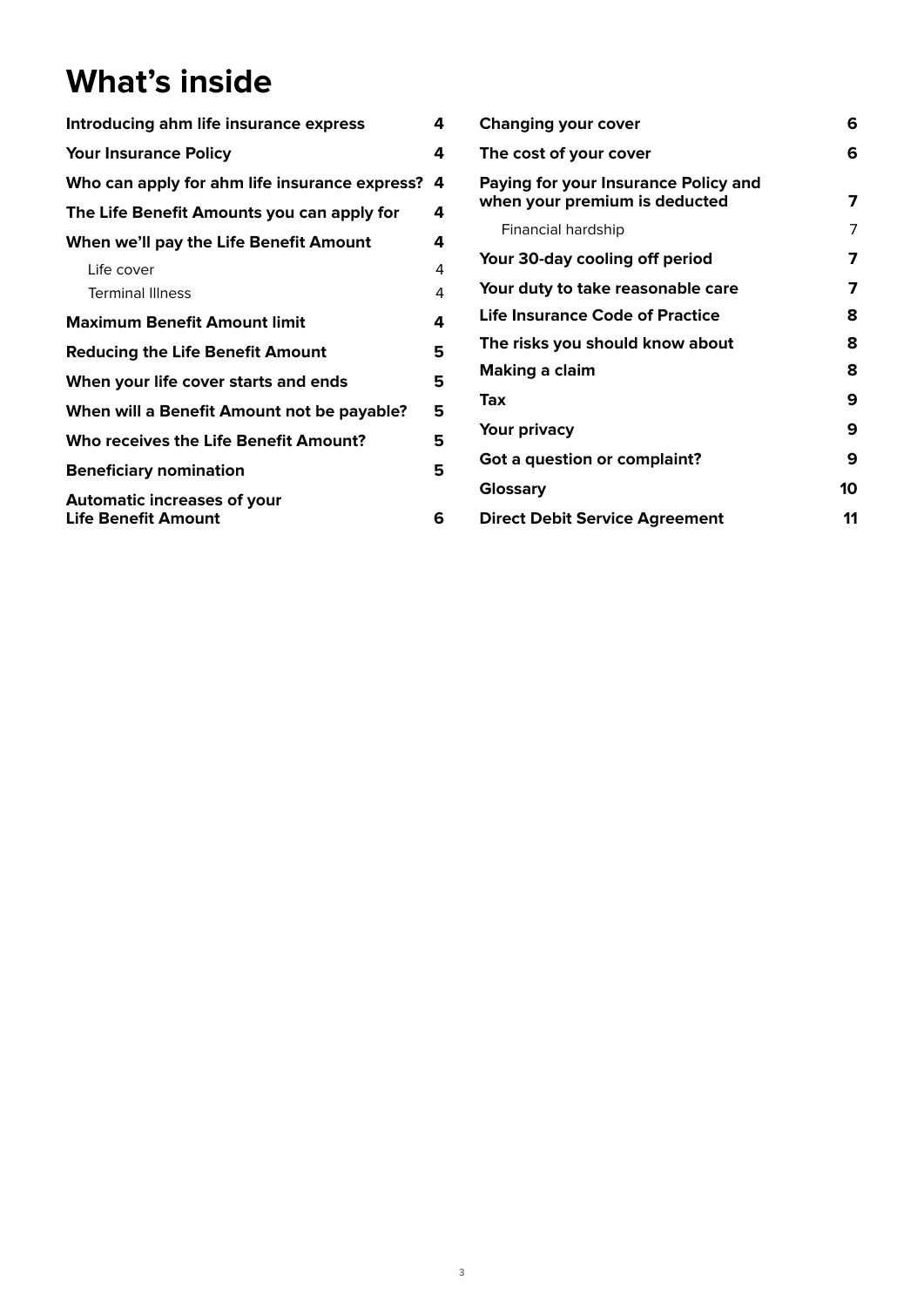## **Introducing ahm life insurance express**

ahm has partnered with Swiss Re, one of the world's leading insurance groups, to offer ahm life insurance express – affordable life insurance for your peace of mind.

ahm life insurance express offers lump sum cover in the event of death or Terminal Illness.

With ahm life insurance express, the Life Insured is protected 24 hours a day, 7 days a week, worldwide.

The benefits and terms and conditions of ahm life insurance express are explained in this PDS.

#### **Your Insurance Policy**

If your application for ahm life insurance express is accepted by us, we'll issue you a Policy Schedule. Your Insurance Policy consists of your Policy Schedule and:

- this PDS;
- the application (and any future application accepted by us); and
- any special conditions, amendments or endorsements we issue you.

Please keep your Policy Schedule, this PDS and all documents that we send to you in a safe place for future reference. Insurance premiums are received and claims are paid from Swiss Re's Statutory Fund No. 1.

Your Policy Schedule will state the Life Insured that's covered.

#### **Who can apply for ahm life insurance express?**

- You can apply for a single plan on your own life under an ahm life insurance express Policy.
- You must be an Australian Resident aged from 18 to 45 years inclusive.

We reserve the right to accept or decline applications for ahm life insurance express at our absolute discretion.

#### **The Life Benefit Amounts you can apply for**

The minimum Life Benefit Amount is \$50,000.

You can apply for a Life Benefit Amount that's more than the minimum, in increments of \$25,000, up to the maximum Life Benefit Amount of \$250,000.

#### **When we'll pay the Life Benefit Amount**

If while the Insurance Policy is in force (see **When your life cover starts and ends** on page 5) the Life Insured suffers an insured event while covered for that insured event under the Insurance Policy, we will pay the Life Benefit Amount explained below, except in the circumstances explained in **When will a Benefit Amount not be payable?** on page 5.

The Life Benefit Amount for the Life Insured is set out in your Policy Schedule. Unless otherwise indicated, payment of a benefit is subject to the provision of all reasonably required claims proofs, which are explained under **Making a claim** on page 8.

#### **Life cover**

We'll pay the Life Benefit Amount as a lump sum under your Insurance Policy if you die while your Insurance Policy is in force, except in the circumstances explained in **When will a Benefit Amount not be payable?** on page 5.

We'll advance \$15,000 of the Life Benefit Amount to assist with the costs associated with funeral or other similar expenses without waiting for all claim proofs, but we must have satisfactory evidence of the deceased Life Insured's age, cause and date of death. This advancement isn't payable if the Life Insured's death is a result of suicide within 13 months of the Policy Start Date, is a result of anything excluded under your Insurance Policy, or there's reasonable doubt about whether the Life Benefit Amount is payable.

If we make an advance payment in this way, this isn't an admission of our liability to pay the balance of the Life Benefit Amount, which is subject to the provision of all reasonably required claims proofs.

#### **Terminal Illness**

If while the Insurance Policy is in force the Life Insured is diagnosed by a Medical Practitioner with a Terminal Illness with a life expectancy of less than 12 months, we will pay the Life Benefit Amount as a lump sum, except in the circumstances explained in **When will a Benefit Amount not be payable?** on page 5. Please refer to the **Glossary** for the full definition of Terminal Illness on page 10.

#### **Maximum Benefit Amount limit**

The maximum aggregate benefit amount payable for a Life Insured can't exceed the maximum Life Benefit Amount set out in **The Life Benefit Amounts you can apply for** on this page, plus any automatic increases as described in **Automatic increases of your Life Benefit Amount** on page 6. If the Life Insured is covered under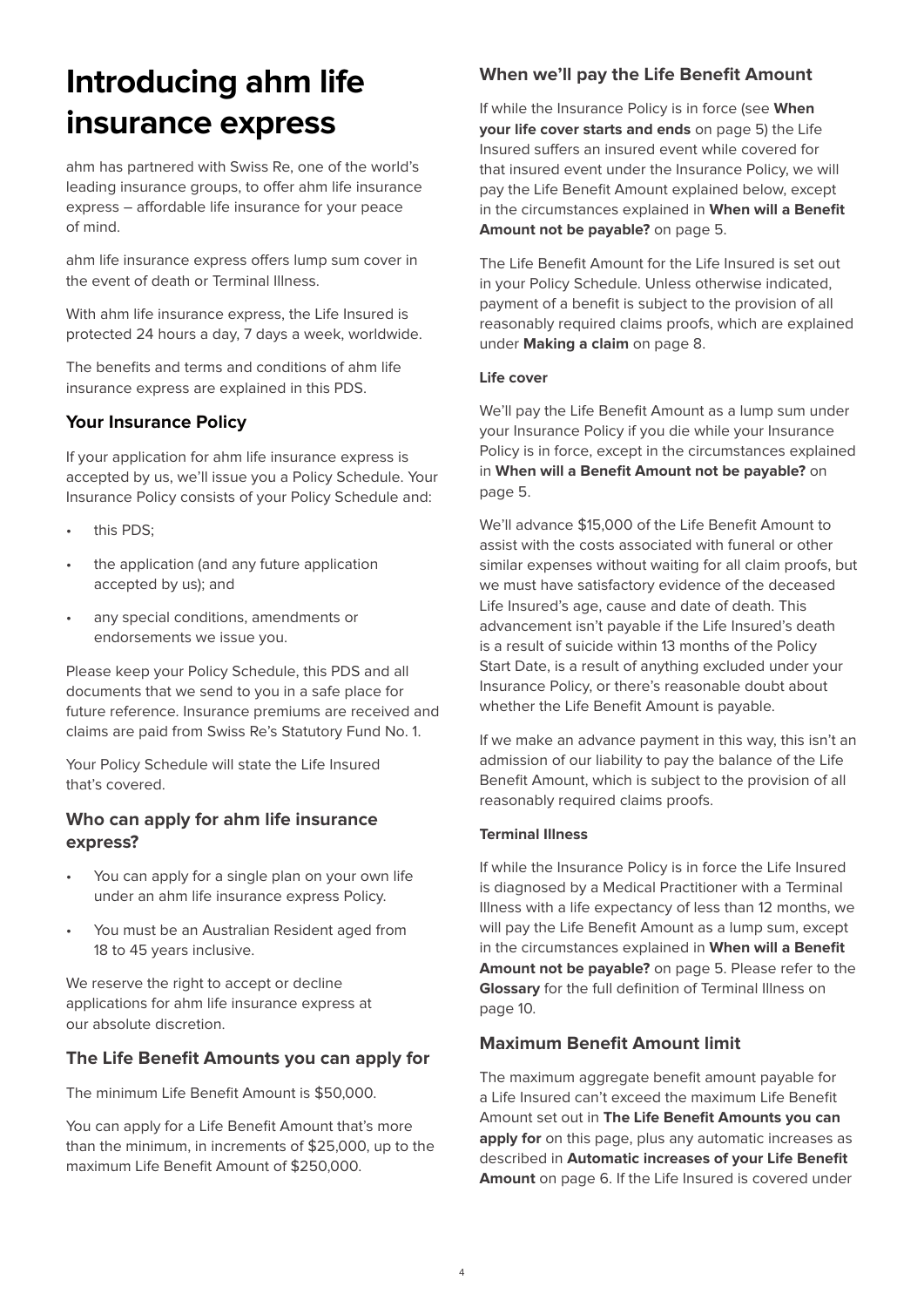more than one ahm life insurance express Insurance Policy, we will apply these limits so this is the total the Life Insured will receive. If any reduction in Benefit Amounts is necessary as a result, the reduction will be applied to the Policies most recently commenced, and we will refund the premiums paid in relation to the reduced benefits.

#### **Reducing the Life Benefit Amount**

The Life Benefit Amount for a Life Insured will be reduced by the amount of any advance payment we agree to make to you.

Payment of the Life Benefit Amount, as a result of a Terminal Illness claim or a death claim, will result in the termination of your Insurance Policy.

#### **When your life cover starts and ends**

If your application for ahm life insurance express is accepted by us, cover starts for you on the Policy Start Date set out in your Policy Schedule. This means you're covered for an insured event from the Policy Start Date. Your first premium is deducted from the First Premium Due Date, which is also set out in your Policy Schedule.

We guarantee to continue cover for a Life Insured under your Insurance Policy (provided you pay your premiums when due) until the earlier of the payment of the Life Benefit Amount for that Life Insured or such time as the Benefit Amount in respect of that Life Insured is reduced to nil as a result of the payment of claims.

When the Life Insured reaches age 99, the premium will stay the same for the remaining term of your Insurance Policy unless we change the premium rates as explained in **The cost of your cover** on page 6.

Your Insurance Policy ends when the first of the following occurs:

- the date of payment of the Life Benefit Amount; or
- the date you cancel your Insurance Policy; or
- the date we cancel your Insurance Policy if you don't pay your premiums when due.

If your premium is unpaid by the due date, we will send you a reminder notice. If your premium remains unpaid for more than one month after the due date, your Insurance Policy could be cancelled.

If we cancel your Insurance Policy, you may need to apply to have it reinstated or to have a new Insurance Policy issued. We may require you to answer health and lifestyle questions, and your cover may be subject to a higher premium and/or different terms.

You can cancel your Insurance Policy by giving us a call on **1300 052 589** Monday to Friday, 8am - 8pm (AEST) or by writing to:

#### **Policyowner Services ahm life insurance Reply Paid 6728 Baulkham Hills NSW 2153**

A confirmation of cancellation will be sent to you.

To chat about cancelling or making changes to your Insurance Policy, give us a call on **1300 052 589** Monday to Friday, 8am - 8pm (AEST).

#### **When will a Benefit Amount not be payable?**

We won't pay a Life Benefit Amount in respect of a Life Insured, if the Life Insured dies, or is diagnosed with a Terminal Illness, as a result of:

- an intentional or deliberate self-inflicted injury, occurring on or after the Policy Start Date and before the date that's 13 months after:
	- the Policy Start Date of your Insurance Policy; or
	- the date that any increase in Life Benefit Amount is requested (but only in respect of the increase); or
	- the date on which we reinstate your Insurance Policy (where we've agreed to reinstate your Insurance Policy after it was cancelled).
- participation in criminal activity;
- the effects of alcohol or the taking of drugs not prescribed by a medical professional; or
- war or an act of war.

#### **Who receives the Life Benefit Amount?**

We generally make all payments to the Policyowner. However, if you die while owning your Insurance Policy, the Life Benefit Amount will be paid to your validly nominated beneficiary or beneficiaries in the proportions you have nominated (see **Beneficiary nomination** below).

If a valid beneficiary nomination has not been made, the Life Benefit Amount will be paid to your legal personal representative (or other person that we are legally permitted to pay).

#### **Beneficiary nomination**

The Policyowner may, at any time during the term of the Insurance Policy, nominate one or more beneficiaries to receive a specified percentage of the Life Benefit Amount on his or her death. To make a valid nomination, the following rules and procedures apply: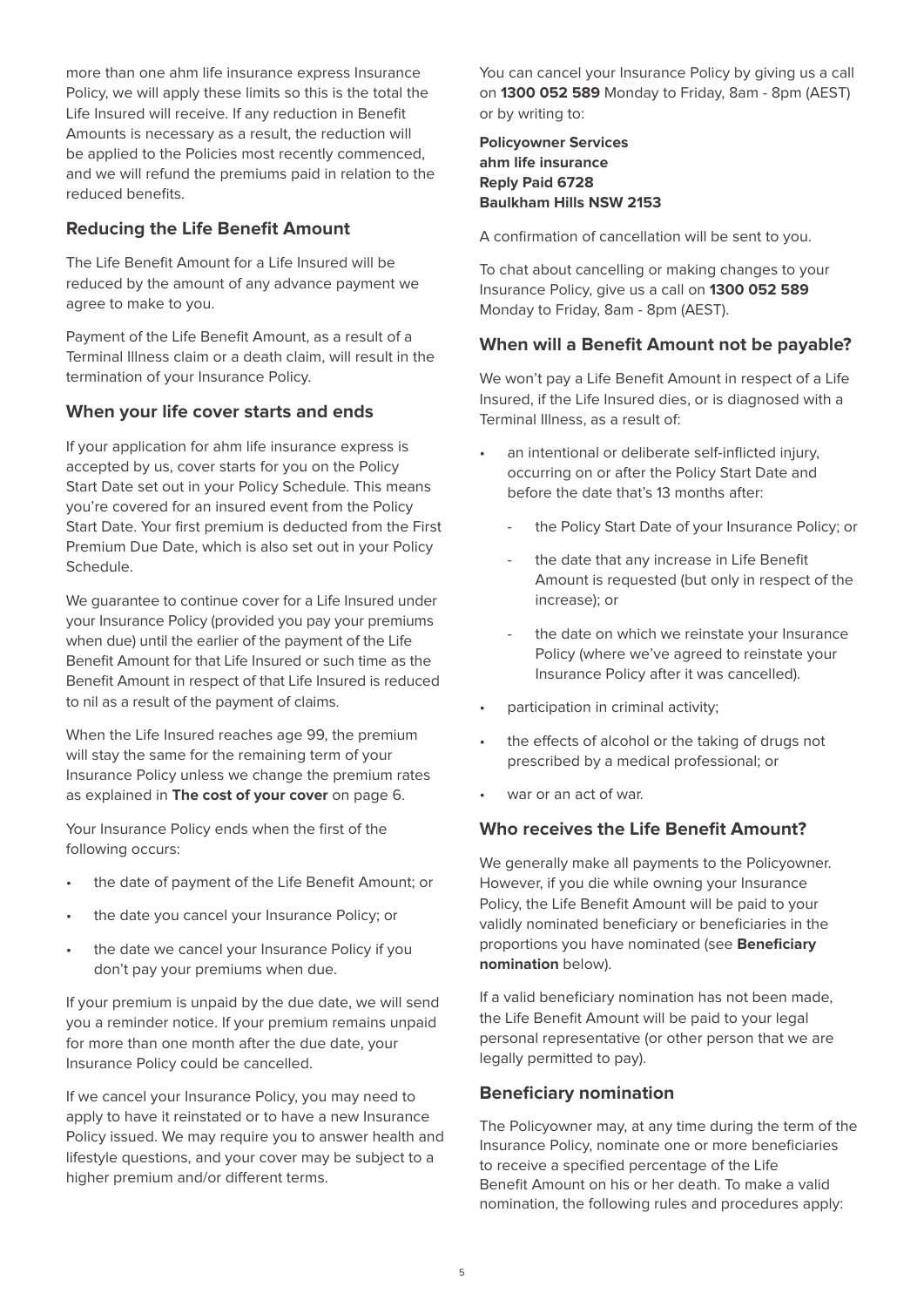- Up to five beneficiaries can be nominated with a specified percentage share for each beneficiary that must total 100%;
- Only natural persons can be nominated (not, for example, companies or organisations);
- Nominations must be made by the Policyowner sending us a validly completed and signed nomination form, or calling us. A nomination takes effect when it is received by us;
- Nominations may be varied by the Policyowner sending us a new validly completed and signed nomination form, or calling us. A new nomination takes effect when it is received by us;
- If the nominated beneficiary is a minor when the benefit is payable, his or her specified share will be paid to a trustee or legal guardian for the benefit of the minor during his/her minority;
- If the nominated beneficiary dies before the Policyowner, the nomination in favour of that beneficiary fails and the share specified for the deceased beneficiary will be paid to the Policyowner's legal personal representative (or other person that we are legally permitted to pay). The remaining nominations, if any, will continue to be effective.

The payment of the Life Benefit Amount to or in respect of the Life Insured, including payment made pursuant to a valid beneficiary nomination, is full and final discharge of our liability under your Insurance Policy.

All benefits paid in connection with ahm life insurance express will be made in Australian dollars.

#### **Automatic increases of your Life Benefit Amount**

To help your level of insurance keep up with the cost of living, the Life Benefit Amount for the Life Insured will automatically increase on each Policy Anniversary by 5%. This means your premiums will increase in-line with the increased level of insurance.

Automatic increases will continue even where the maximum Life Benefit Amount is met or exceeded.

We'll send you an updated Policy Schedule each year your Insurance Policy remains in force 30 days prior to your Policy Anniversary setting out your updated Life Benefit Amount and premium. You can decline the automatic increase by giving us a call on **1300 052 589** Monday to Friday, 8am - 8pm (AEST) or by writing to us before your Policy Anniversary at:

**Policyowner Services ahm life insurance Reply Paid 6728 Baulkham Hills NSW 2153**

If you decline the automatic increase, the updated Policy Schedule we sent you won't be valid and we'll send you a replacement Policy Schedule.

Even if you choose not to accept an automatic increase in any given year, the automatic increase will be applied in the following year unless you again choose to decline it.

The final automatic increase will be made on the Policy Anniversary after your 75th birthday. After this date, no more automatic increases will be offered.

#### **Changing your cover**

To chat about changing your ahm life insurance cover, give us a call on **1300 052 589** Monday to Friday, 8am - 8pm (AEST). We may require you to confirm changes in writing if you want to:

- decrease the Life Benefit Amount for the Life Insured (subject to the minimum Life Benefit Amount noted on page 4); or
- increase the Life Benefit Amount for the Life Insured (subject to the maximum Life Benefit Amount set out in **The Life Benefit Amounts you can apply for** on page 4). Any existing insurance already in place will generally be unaffected by future applications for increases even where we decline the increase; or
- change the status of the Life Insured from smoker to non-smoker, and/or change the status of the Life Insured's health statement or weight for the purpose of determining the insurance premium rating.

Any changes that increase our risk will be subject to you meeting our eligibility requirements and may require the submission of additional information to support your application. If you apply to make these changes and we approve the change, we'll provide confirmation by issuing a new Policy Schedule.

No interest or ownership of this Insurance Policy may be transferred or assigned.

#### **The cost of your cover**

Premiums are the cost of your insurance cover. Your premium is shown in your Policy Schedule.

Your premium is calculated at each Policy Anniversary and is based on:

- the age of the Life Insured at that time;
- the Life Benefit Amount provided for the Life Insured;
- the Life Insured's smoking status;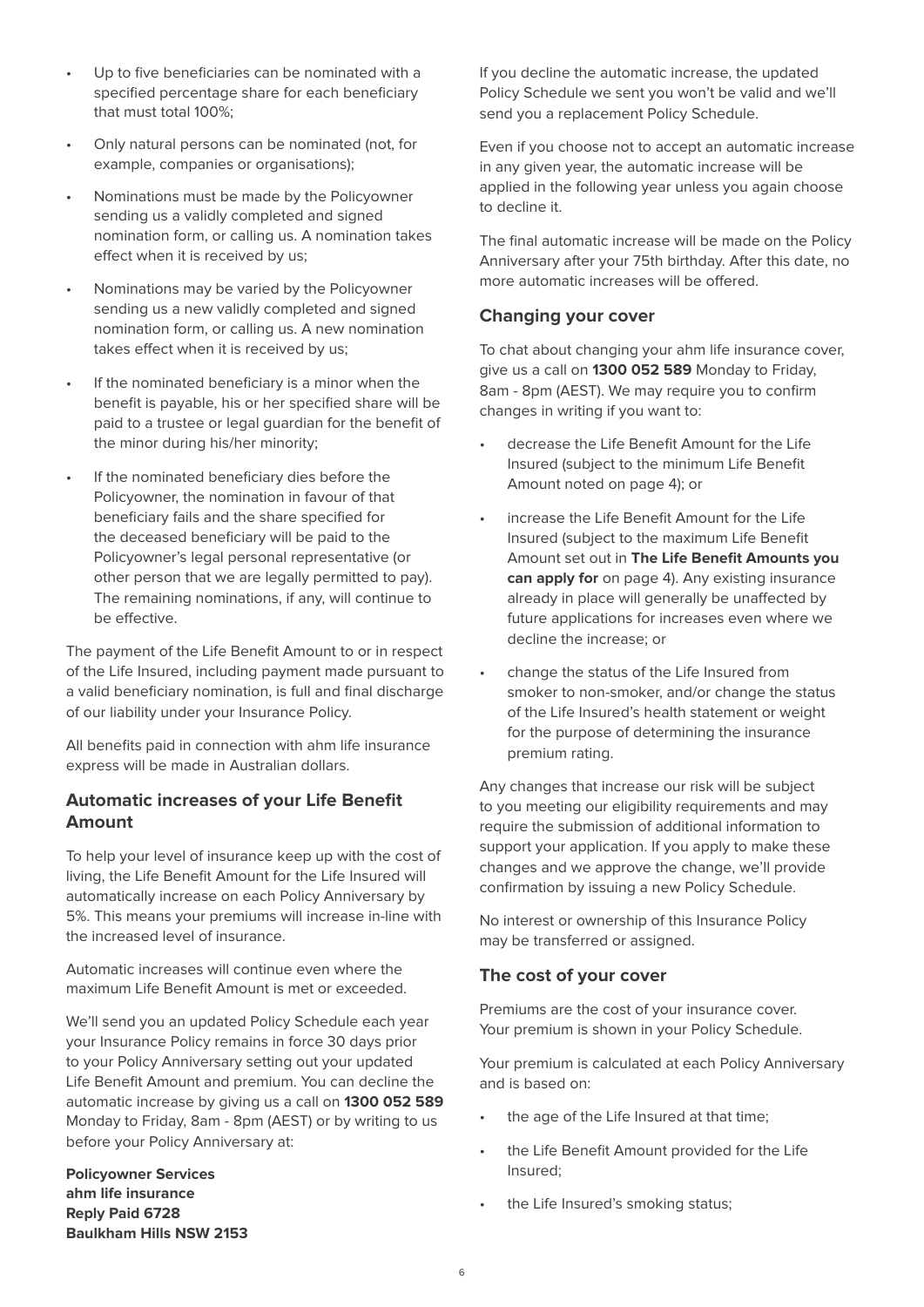• various other factors which affect the premium rating for the Life Insured, such as gender, state of health, and height and weight.

We may change the premium rates applying to your Insurance Policy, but only if we change the premium rates applying to all (or the same group of) ahm life insurance express policyowners to ensure sustainability of the cover provided. We will send you notice of any change at least 90 days before the effective date of the change.

#### For a premium estimate, please visit **ahm.com.au/life**

If you're an ahm health member, you're eligible for a 10% premium discount on your Insurance Policy.

#### **Paying for your Insurance Policy and when your premium is deducted**

Your premium will be debited by us on the date of your choice, either fortnightly, monthly or annually, as you choose. You can pay either by direct debit from your bank, credit union or building society account, or from your credit card. You can apply at any time to change the frequency or method of payment of premiums.

Premiums must be paid in Australian dollars.

#### **Financial hardship**

If you're suffering from financial hardship and having difficulty meeting your premium payments, we may agree to a short-term arrangement to help. It's important that you let us know about your circumstances so we can provide you with the available arrangement. We may ask you to provide us with reasonable evidence of your financial hardship.

#### **Your 30-day cooling off period**

You've got 30 days from the First Premium Due Date of your Insurance Policy, to decide whether you want to keep your Insurance Policy. If you want to cancel your Insurance Policy within this 30-day period, you can do so provided you haven't made a claim under your Insurance Policy. Within the 30-day cooling off period, you'll need to contact us on **1300 052 589** Monday to Friday, 8am - 8pm (AEST) or send your written request for cancellation, including your full name and policy number, to:

#### **Policyowner Services ahm life insurance Reply Paid 6728 Baulkham Hills NSW 2153**

Upon notification, we'll make arrangements to cancel your Insurance Policy and refund any premiums you've paid.

#### **Your duty to take reasonable care**

When applying for insurance, there is a legal duty to take reasonable care not to make a misrepresentation to the insurer before the contract of insurance is entered into.

A misrepresentation is a false answer, an answer that is only partially true, or an answer which does not fairly reflect the truth.

This duty also applies when making changes to existing insurance, and reinstating insurance.

#### **If you do not meet your duty**

If you do not meet your legal duty, this can have serious impacts on your insurance. Your cover could be avoided (treated as if it never existed), or its terms may be changed. This may also result in a claim being declined or a benefit being reduced.

Please note that there may be circumstances where, after your cover starts, we later investigate whether the information given to us was true. For example, we may do this when a claim is made.

#### **Guidance for answering our questions**

You are responsible for the information provided to us. When answering our questions, please:

- think carefully about each question before you answer. If you are unsure of the meaning of any question, please ask us before you respond;
- answer every question;
- answer truthfully, accurately and completely. If you are unsure about whether you should include information, please include it; and
- review the answers you've provided in your application carefully including where someone else helped prepare your application (for example, your interpreter). If necessary, let us know if you need to make any corrections as soon as possible.

#### **Changes before your cover starts**

Before your cover starts, we may ask about any changes that mean you would now answer our questions differently. As any changes might require further assessment or investigation, it could save time if you let us know about any changes when they happen.

#### **If you need help**

It's important that you understand this information and the questions we ask. You can ask us or seek assistance from a financial adviser for help if you have difficulty understanding the process of buying insurance or answering our questions.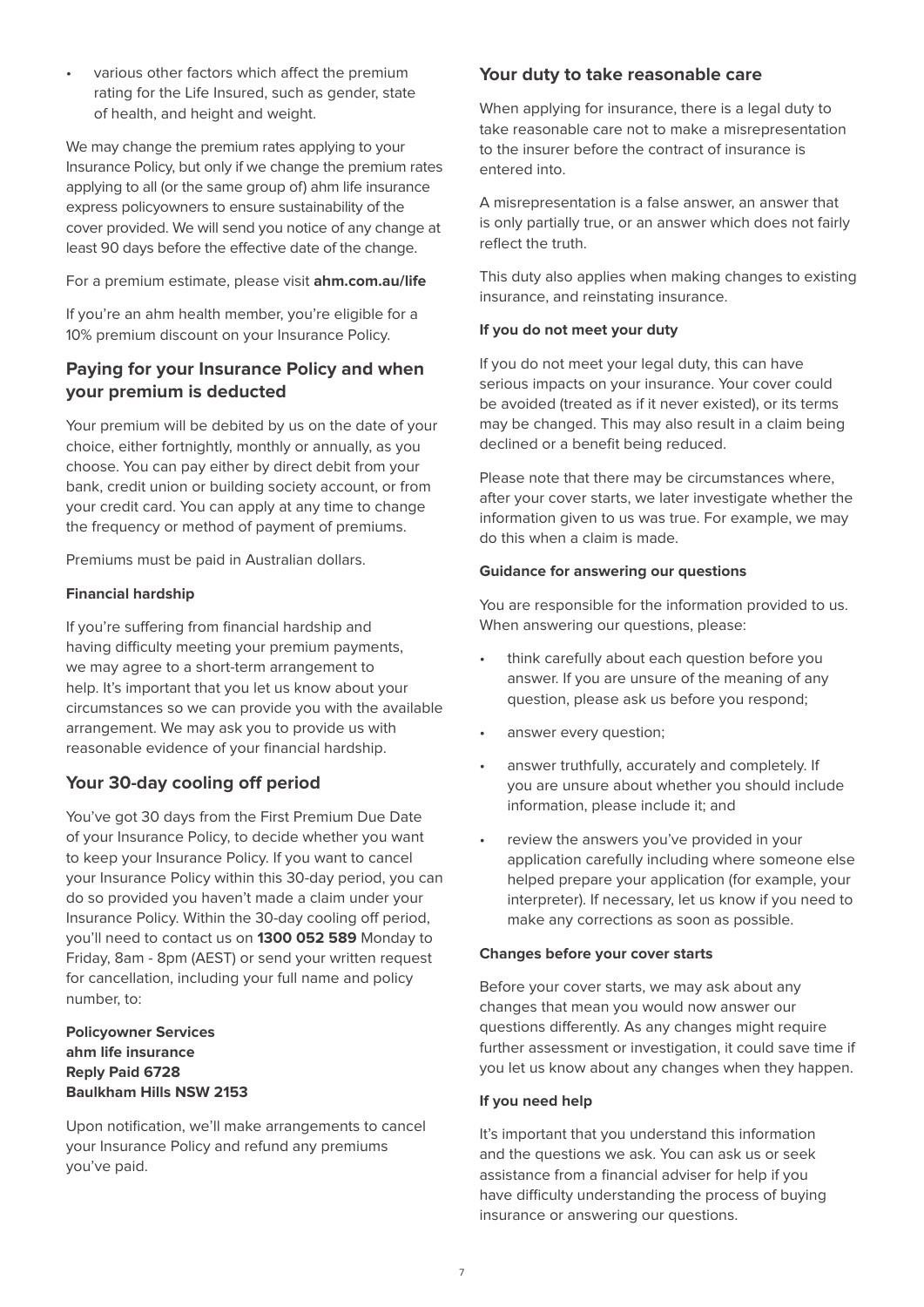If you're having difficulty due to a disability, understanding English or for any other reason, we're here to help and can provide additional support for anyone who might need it. If you want, you can have a support person you trust with you.

#### **Notifying the insurer**

If, after the cover starts, you think you may not have met your duty, please contact us immediately and we'll let you know whether it has any impact on the cover.

#### **What can we do if the duty is not met?**

If the person who answers our questions does not take reasonable care not to make a misrepresentation, there are different remedies that may be available to us. These are set out in the Insurance Contracts Act 1984 (Cth). These are intended to put us in the position we would have been in if the duty had been met.

For example we may:

- avoid the cover (treat it as if it never existed);
- vary the amount of the cover; or
- vary the terms of the cover.

Whether we can exercise one of these remedies depends on a number of factors, including:

- whether the person who answered our questions took reasonable care not to make a misrepresentation. This depends on all of the relevant circumstances. This includes how clear and specific our questions were and how clear the information we provided on the duty was;
- what we would have done if the duty had been met – for example, whether we would have offered cover, and if so, on what terms;
- whether the misrepresentation was fraudulent; and
- in some cases, how long it has been since the cover started.

Before we exercise any of these remedies, we will explain our reasons, how to respond and provide further information, and what you can do if you disagree.

#### **Life Insurance Code of Practice**

The insurer, Swiss Re has adopted the Life Insurance Code of Practice. It is the life insurance industry's commitment to provide quality products and a high standard of service. The Code is designed to protect you. The Code is available at **fsc.org.au**

#### **The risks you should know about**

It's important to select the correct insurance product and apply for the appropriate level of cover for your needs. If you don't have enough cover, it might cause you or your family to suffer financial hardship even after receiving the benefit payment. You should assess your needs carefully to ensure this doesn't occur.

ahm life insurance express is designed purely for protection (unlike some other types of life insurance that have savings and investment components), which means that if you cancel your ahm life insurance express Policy (after the 30-day cooling off period), you won't receive any of the premiums you've paid back.

If you're replacing a contract or contracts, or a policy or policies with an ahm life insurance express Policy, you should consider all the terms and conditions of each policy before making a decision to change.

#### **Making a claim**

You, your validly-nominated beneficiary, or your legal personal representative on your death, can claim under your Insurance Policy by calling us on **1300 052 584** Monday to Friday, 8am - 8pm (AEST) or by writing to:

#### **Claims Services ahm life insurance Reply Paid 6728 Baulkham Hills NSW 2153**

We'll send you, your nominated beneficiary or your legal personal representative a form to be completed, signed and returned. Where reasonably necessary, we may also require your treating doctor or specialist to complete a form.

Claims should be made as soon as possible after the insured event. If we are disadvantaged by your delay in notifying us after an insured event, we may be able to reduce the amount we would otherwise pay, or we may refuse to pay the claim.

Before a claim can be fully assessed, we must receive reasonable proof that the insured event has occurred. This includes all relevant and reasonably necessary information, such as test results, examinations or laboratory results from one or more specialised Medical Practitioners.

We reserve the right to require the Life Insured, at our expense, to undergo reasonable examinations and tests to confirm the occurrence of an insured event or entitlement to claim. In addition we may conduct reasonable investigations to assess the validity of the claim.

Your Insurance Policy must be in force when the death or Terminal Illness occurs.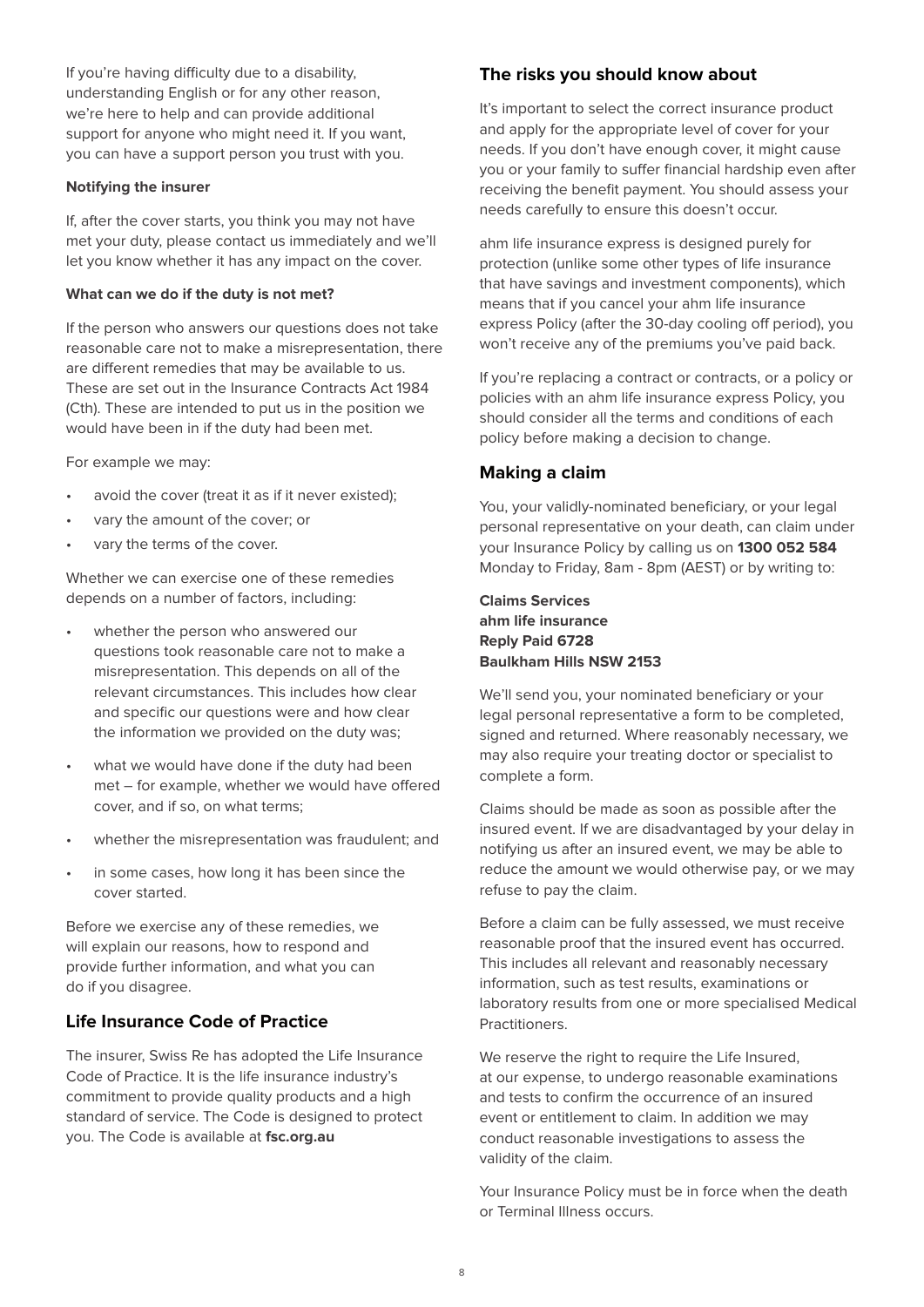#### **Tax**

Premiums generally aren't tax-deductible and tax won't generally be payable on any benefit paid to individuals under your Insurance Policy.

**Please note**: You don't have to pay GST on your premiums or any benefits you receive.

The information in this section is based on continuation of present tax laws and their interpretation and is a general statement only. As individual circumstances will vary, you should consult your professional tax adviser for advice regarding your personal circumstances.

#### **Your privacy**

We collect personal information (including sensitive information) for the purpose of processing insurance applications, administering your Insurance Policy and assessing and paying claims under the Insurance Policy. Where possible, we'll collect personal information directly from you or, where that isn't reasonably practical, from other sources.

We may also use your personal information to consider any other application you may make to us, designing or underwriting new insurance products, for research and analytical purposes, to perform administrative functions (including for example accounting, risk management, staff training, etc.), and to comply with our legal obligations. If you don't provide this information in whole or in part, we may not be able to provide the services you require, or it may affect the outcome of any claim you submit.

We may disclose personal information to:

- agents, third party service providers and related companies who assist us in processing any application or claim for insurance, such as GFS, reinsurers, our advisers, persons involved in claims, medical service providers, external claims data collectors, investigators and verifiers and your employer;
- agents and third party service providers who perform functions or services on our behalf, such as IT services and mailing functions;
- ahm to assist them in developing, identifying and promoting to you ahm products and services which may be of interest to you. Please contact ahm if you wish to withdraw your consent to receiving information about their products and services; and
- where otherwise required by law.

Some of the related companies we may disclose personal information to may be located overseas, including Hong Kong, China, the United Kingdom, India, the United States of America and Switzerland. To access or update your personal information or to make a complaint about a breach of privacy, get in touch with us. For further information about privacy, read our Privacy Policy at **ahm.com.au/life** or give us a call on **1300 052 589** Monday to Friday, 8am - 8pm (AEST).

#### **Got a question or complaint?**

For more information about ahm life insurance express, to confirm policy transactions, or if you've got any questions about the information contained in this PDS, give us a call on **1300 052 589** Monday to Friday, 8am - 8pm (AEST) or you can write to:

#### **Policyowner Services ahm life insurance Reply Paid 6728 Baulkham Hills NSW 2153**

We hope that you never have a reason to complain, but if you do, we will do our best to work with you to resolve it. To lodge a complaint or if you require assistance to lodge a complaint, please contact us using one of the following means:

|        | <b>Phone: 1300 052 589</b>                                                                               |
|--------|----------------------------------------------------------------------------------------------------------|
| Email: | service@life.ahm.com.au                                                                                  |
|        | <b>Writing:</b> Policyowner Services<br>ahm life insurance<br>Reply Paid 6728<br>Baulkham Hills NSW 2153 |

Our complaint resolution process has three steps.

#### **1. Initial response**

Usually when you have a complaint, we can resolve it immediately on the phone. If we can't immediately resolve your complaint to your satisfaction, it will then be referred for review by an independent team. Initially, we will refer your complaint to our centralised complaints team who will acknowledge receipt of your complaint within 1 business day where reasonable. If we are still unable to resolve your complaint within 5 days or your complaint is in relation to hardship or a declined or disputed benefit claim, we will advise you that your complaint has been escalated for review by our Internal Dispute Resolution Team (IDR Team).

#### **2. Internal Dispute Resolution**

All matters escalated to our IDR Team will be responded to in writing within 30 days. After full consideration of the matter, a written final response will be provided that will outline the decision reached and the reasons for the decision.

Where there is a possibility that the 30 day time frame may not be met (for example if the matter is particularly complex or where there are circumstances outside of our control), we will contact you before the end of the 30 day period advising of the delay and outlining the reasons for the delay.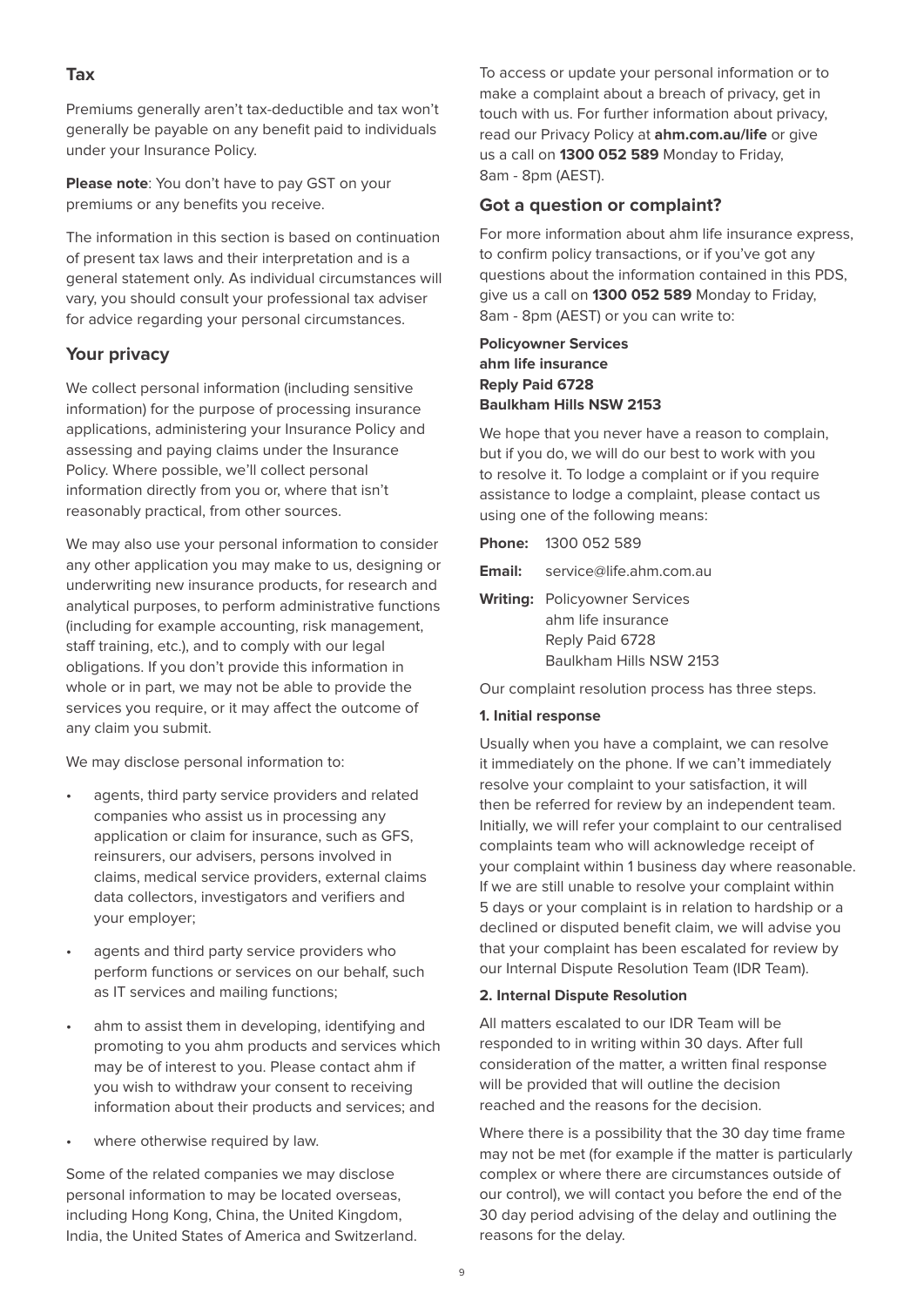#### **3. External Dispute Resolution**

In the unlikely event that your complaint is not resolved to your satisfaction by the IDR Team, or a final response has not been provided within 30 days, you may be eligible to refer your matter to the Australian Financial Complaints Authority (AFCA) provided your matter is within the scope of AFCA's Complaints Resolution Scheme Rules.

AFCA is an independent dispute resolution service provided free of charge.

You may contact AFCA using one of the following means:

**Phone:** 1800 931 678 (free call)

**Online:** www.afca.org.au

**Email:** info@afca.org.au

**Mail:** GPO Box 3 Melbourne VIC 3001

#### **Glossary**

In this PDS and the Policy Schedule, some words have a special meaning, as explained below:

**Australian Resident** means a person who resides full time in Australia and:

- holds Australian or New Zealand citizenship; or
- holds an Australian permanent residency visa.

**First Premium Due Date** means the date your first premium is deducted, as set out in your Policy Schedule.

**Insurance Policy or Policy** means the legal contract between the Policy owner and us. This PDS, your application, any future application accepted by us and your Policy Schedule, and any special conditions, amendments or endorsements we issue you, make up your Insurance Policy.

**Life Benefit Amount** means the amount payable as set out in your Policy Schedule. It includes increases which you've requested and that we've accepted and automatic increases. The Life Benefit Amount at the Policy Start Date is shown in the first Policy Schedule we issue you.

**Life Insured** means the person whose circumstances we assess and accept as a Life Insured and who is named as such in your Policy Schedule.

**Medical Practitioner** means a specialised medical practitioner who is suitably qualified and licensed in

Australia or New Zealand (or other country we approve) to make a prognosis related to the injury or illness of a Life Insured. They must not be the Policyowner or a Life Insured under this Insurance Policy, their spouse, relative or business associate.

**Policy Anniversary** means the anniversary of the First Premium Due Date of your Insurance Policy.

**Policy Schedule** means the document we send you which sets out the details of your Insurance Policy, including any special conditions, amendments or endorsements. A new Policy Schedule will be issued at any time there's a change in your Insurance Policy such as:

- a variation of level of cover; or
- a change of nominated beneficiaries.

Your new Policy Schedule will apply from the date shown on your new Policy Schedule.

**Policy Start Date** means the date your application for an Insurance Policy is accepted by us and cover starts, as set out in your Policy Schedule.

**Policyowner, you, your, yours** means the Life Insured who is the person who applies and is accepted as the owner of the Insurance Policy and is so named in the Policy Schedule. The Policyowner is the sole owner of the Insurance Policy and the only person who may extend, vary, cancel or otherwise exercise any rights under the Insurance Policy.

**Swiss Re, Debit User, we, us** and **our** means Swiss Re Life & Health Australia Limited.

**Terminal Illness** means a confirmed diagnosis by a specialised Medical Practitioner of a terminal illness where life expectancy, after taking into account all reasonably available treatment, is 12 months or less.

**You, your, yours, Policyowner** means the owner of the Insurance Policy named in the Policy Schedule as the Policyowner.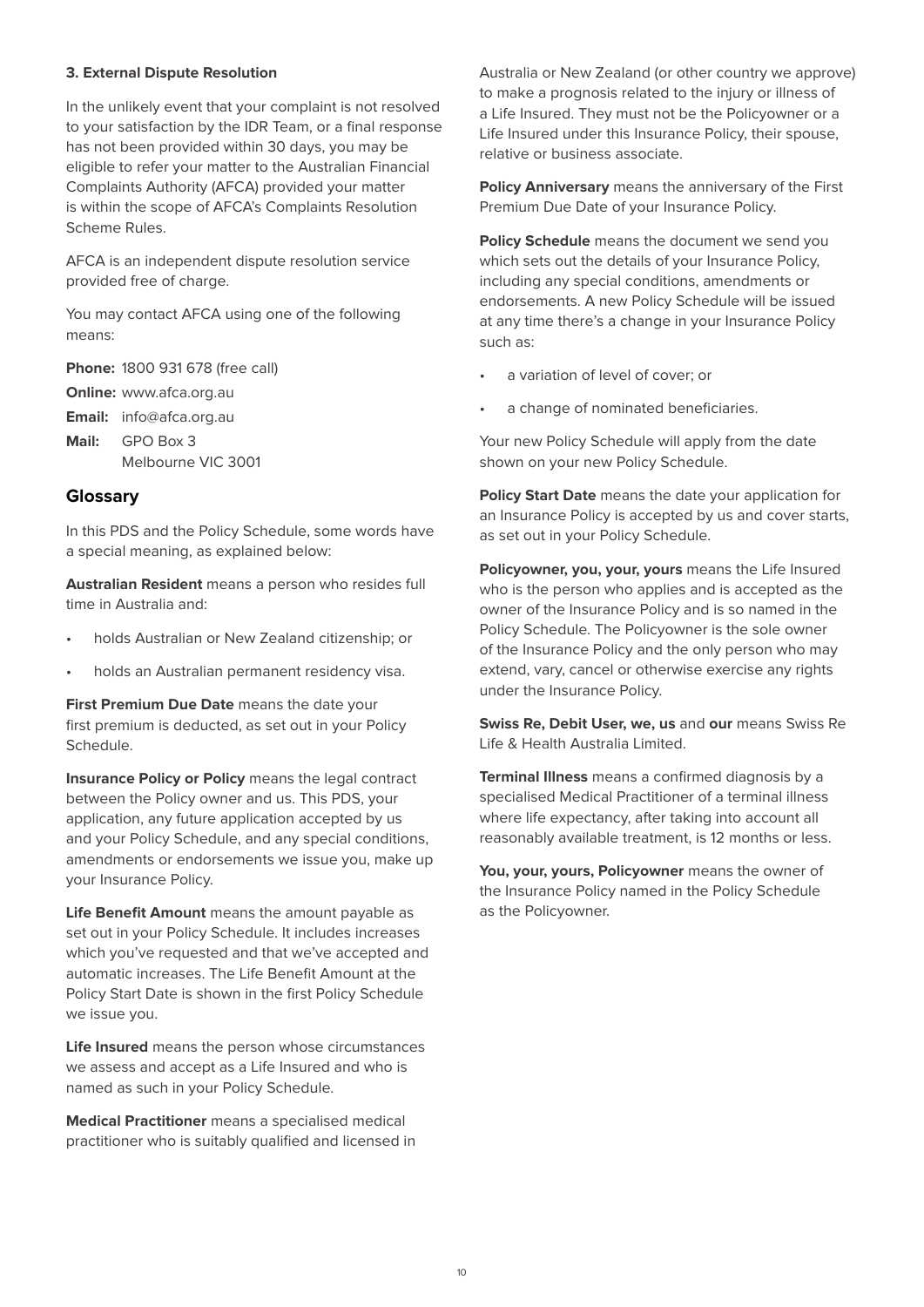#### **Direct Debit Service Agreement**

- 1. Swiss Re Life & Health Australia Ltd ABN 74 000 218 306 ('Debit User') will initiate premium direct debit payments in the manner referred to in the Policy Schedule (in the Direct Debit Request) through the Bulk Electronic Clearing System (BECS).
- 2. Debit payments will be made when due. The Debit User won't issue individual confirmation of payments made.
- 3. The Debit User will give the customer at least 14 days' written notice if the Debit User proposes to vary details of this arrangement, including the amount and frequency of debit payments.
- 4. If the Policyowner wishes to defer any payment or alter any of the details referred to in the Policy Schedule, they must either contact the Debit User on **1300 052 589** Monday to Friday, 8am - 8pm (AEST) or write to the Debit User at the following address:

#### **Swiss Re Life & Health Australia Limited c/o Reply Paid 6728 Baulkham Hills NSW 2153**

- 5. Customer queries concerning disputed debit payments must be directed to the Debit User in the first instance. Details of the dispute resolution process that applies to the Debit User are described in this PDS on page 9. Queries about claims in regards to disputed debit payments should also be directed to the Debit User and may also be directed to the customer's financial institution nominated in the Policy Schedule.
- 6. Direct payment debiting through BECS isn't available on the full range of accounts at all financial institutions. If in doubt, the customer should check with their financial institution before completing the Direct Debit Request.
- 7. The customer should ensure that their account details given in the Policy Schedule are correct by checking against a recent statement or enquiring directly with the financial institution at which their account is held.
- 8. It's the customer's responsibility to have sufficient cleared funds available, by the date the premium is due for payment, in the account to be debited to enable debit payments to be made in accordance with the Direct Debit Request.
- 9. By authorising the Direct Debit Request, the customer warrants and represents that he's/she's/ they're duly authorised to request and instruct the debiting of premium payments from the account described in the Policy Schedule.
- 10. If a debit payment falls due on any day which isn't a business day, the payment will be made on the next business day. If you're uncertain as to when a debit payment will be processed to your account, you should make enquiries directly with the financial institution nominated in the Policy Schedule.
- 11. If a debit payment is returned unpaid, the customer may be charged a fee by the financial institution nominated in the Policy Schedule for each returned item.
- 12. Customers wishing to cancel the Direct Debit Request or to stop individual payments must give at least seven days' written notice to the Debit User at the address referred to in point 4.
- 13. Except to the extent that disclosure is necessary in order to process debit payments, investigate and resolve disputed transactions or is otherwise required by law, the Debit User and its service providers will keep details of the customer's account and debit payments confidential.